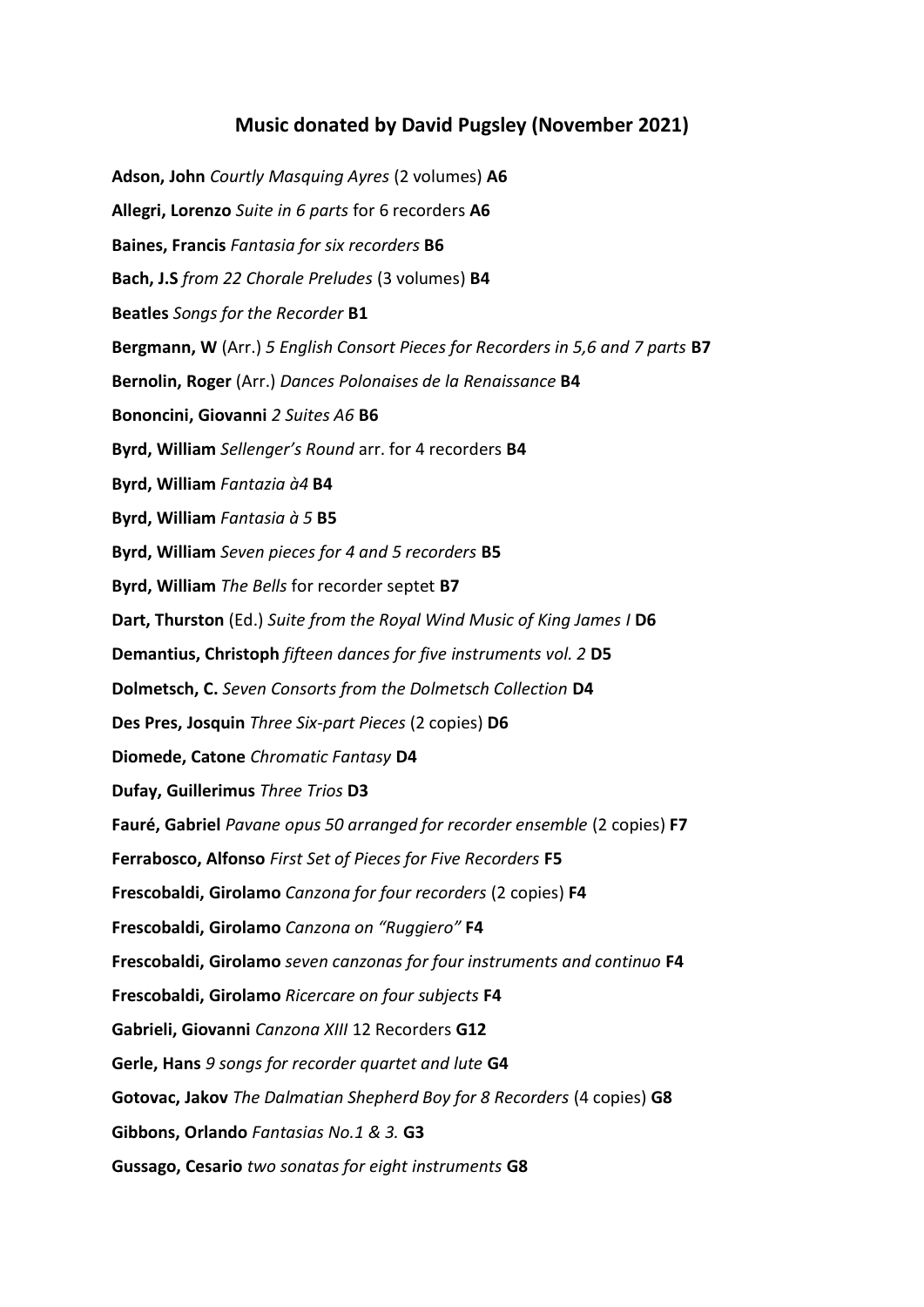**Handel G.F.** Duo in F Major **H2**

**Handel G.F** *Rodrigo-Suite for three recorders and basso continuo* **H3 Handel G.F.** *Quartet movements from the keyboard suites and fugues for recorder quartet (Arr. Ehrenfried Reichelt)* **H4 Handel G.F.** *Overture for St Cecilia's Day* for recorder orchestra (Arr. Bergmann) **H5 Harras, Manfred** (Arr.) *The King's Musick Vol. 1* (**H4**) **Harras, Manfred** (ed.) Music for Advent and Christmas by Old Masters Books 1 & 2 **H4 Heilbut, Peter** *Weihnachstlieder fur Blockfloten im Satz* **H4 Holman, Peter** (ed.) *Seven Dances from the Court of Henry VIII* **H4 Holborne, Anthony** *Suite for five Recorders* (2 copies) **H5 Holborne, Anthony** *Three Quintets - Pavane, Galliard, The Marie-Golde* **H5 Holborne, Anthony** *A Third Set of Quintets* **H5 Holborne, Anthony** *Two Fantasias for Three Recorders* **H3 Jenkins, John** *Three Pieces* **J4 Jenkins, John** *Allemande und zwei Fantasien* (2 copies) **J4 Krol, Bernhard** *Prova per quattro in tre argomenti* **K4 Leenhouts, Paul** *Report upon "When Shall the Sun Shine?"* (2 copies) **L4 Lubeck, Vincent** *Vier Fugen for Blockflotenquartett* **L4 Lobaugh, H. Bruce** (Arr.) *Ten Renaissance Dances from Denss' Florilegeum of 1594* **L4 Marias, Marin** *Pièces en Trio* (2 recorders + keyboard) **M2 Massaino, Tiburtio** *Canzona XXXIV* **M8 Muller-Hartmann, R.** *Suite for Recorders* **M3 Murray, Dom Gregory** (Arr.) *8 Consort pieces for recorder quartet* **M4 Obrecht, Jacob (& Isaac, Hendrik)** *Three Trios for Recorders* **O3 Palestrina, G.P.** *8 Vierstimmege Ricercare* for recorder quartet **P4 Palestrina, Pierluigi** *Da Ricercare (Primo Tono)* Arr. Dom Gregory Murray **P4 Peuerl, Paul** *Two Suites* **P4 Philips, Peter** *Trio for Recorders* **P3 Praetorius, Hieronymus** *Two Antiphonal Christmas Corals* for 8 Recorders in 2 groups **P8 Praetorius, Michael** *Allerley Frantzosische Dantze zu vier Stimmen* **P4 Praetorius, Michael** *Sechs Tanzfolgen* **P5 Pugsley, David** *Three Bulgarian Dances* **P6**